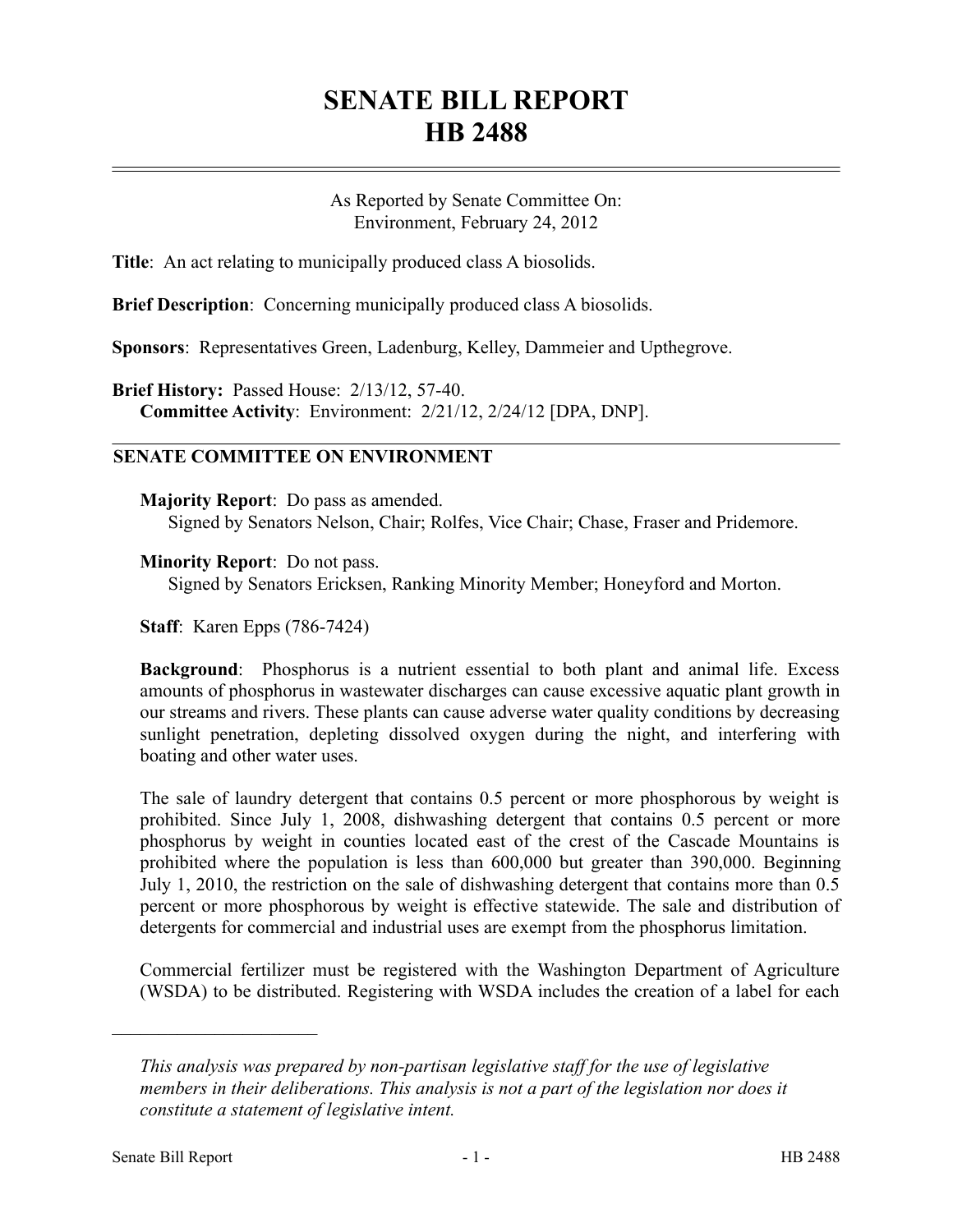product. Most packaged commercial fertilizers must have, placed on or affixed to the package, a conspicuous label stating in a clear, legible form the product name, the net weight, the brand, and the grade. Both the registration form submitted to WSDA and label must identify if the products are waste-derived fertilizers, micronutrient fertilizers, or fertilizer materials containing phosphate. It is unlawful to distribute misbranded commercial fertilizer.

In 2011 the Legislature passed ESHB 1489, which prohibits, with some exceptions, the use and retail sale of turf fertilizers that contain phosphorus, as well as the application of turf fertilizer that contains phosphorus to turf. The prohibition goes into effect on January 1, 2013. The prohibition does not apply if the fertilizer is being used to establish or repair grass during a growing season; for adding phosphorus to soils with deficient plant-available phosphorus levels; or for application to pasture lands, houseplants, flower or vegetable gardens, or agricultural or silvicultural lands.

**Summary of Bill (Recommended Amendments)**: Turf fertilizer does not include commercial fertilizer when the phosphorus component is derived solely from exceptional quality biosolids.

**EFFECT OF CHANGES MADE BY ENVIRONMENT COMMITTEE (Recommended Amendments)**: Provides that turf fertilizer does not include commercial fertilizer when the phosphorus component is derived solely from exceptional quality biosolids.

**Appropriation**: None.

**Fiscal Note**: Not requested.

## **Committee/Commission/Task Force Created**: No.

**Effective Date**: The bill takes effect on January 1, 2013.

**Staff Summary of Public Testimony as Heard in Committee**: PRO: Pierce County was encouraged by the Department of Ecology (DOE) to create a Class A or Exceptional Quality biosolid. The processing plant creates a pellet-like fertilizer that has been registered as a commercial fertilizer. Under HB 1489 from last session, this product would be banned from being used on turf. This bill would provide for a small exemption for the biosolid fertilizer that Pierce County produces. Producing this biosolid fertilizer is the most environmentally friendly way to dispose of these biosolids. This bill is designed to be narrowly tailored to address a specific situation. This product is registered in six states as a fertilizer product. Washington State University has tested this product and determined a safe and appropriate application rate for turf.

OTHER: This bill places a regulatory burden on biosolids that are registered as commercial fertilizer that is different than any other biosolid material. There is competing scientific information regarding phosphorus in organic material and phosphorus in inorganic material. There are concerns with the bill because the terms are not defined in the bill and are very broad. It is unclear what phosphorus sources would and would not be included under this bill. There are concerns about how this bill would affect water quality. Last year's bill was designed to limit the phosphorus use on turf, with a couple of narrow exemptions. The title